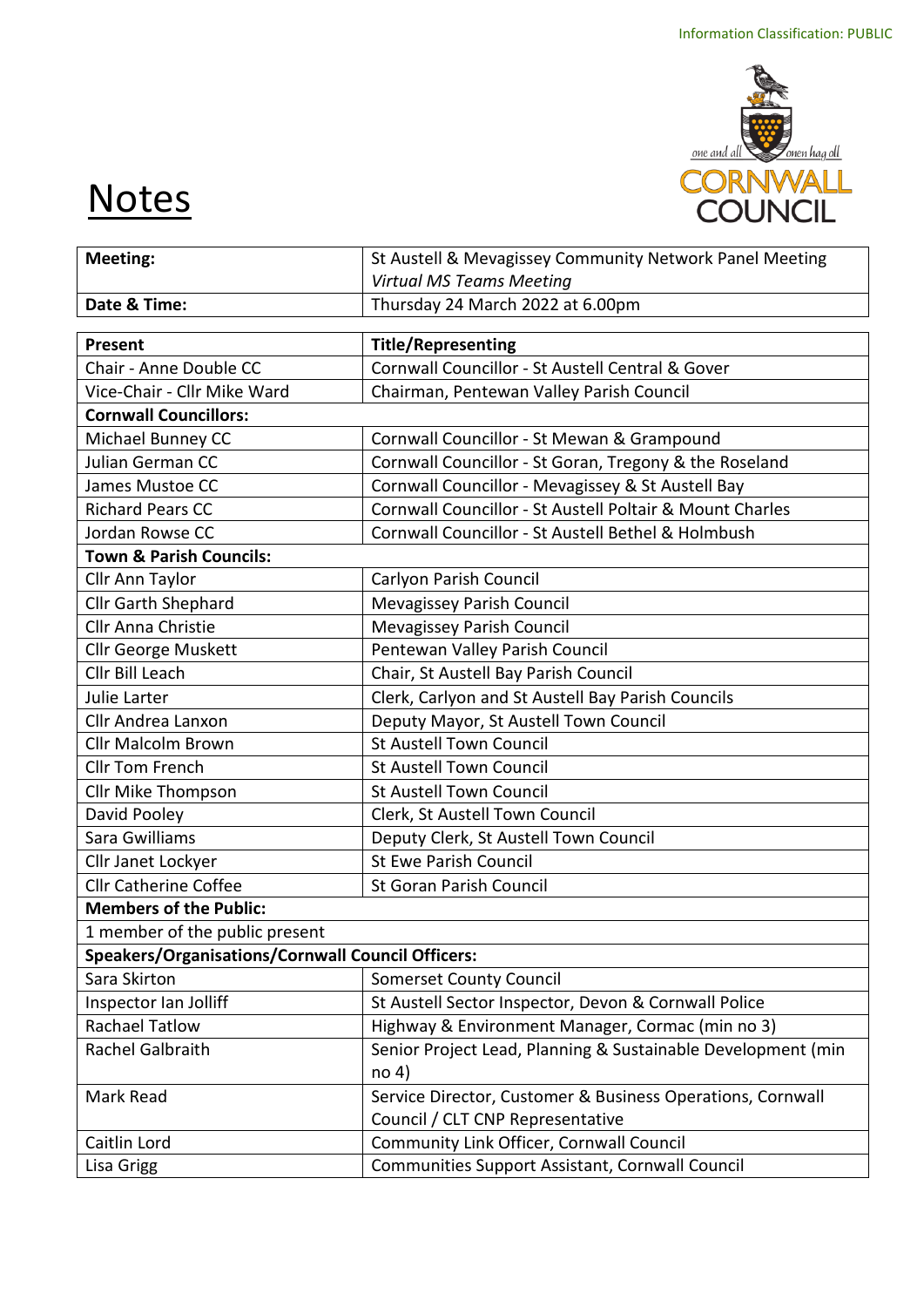| <b>Apologies for absence:</b> |                                |  |  |
|-------------------------------|--------------------------------|--|--|
| Cllr Colin Hamilton           | St Austell Town Council        |  |  |
| Cllr John Kneller             | Chair, St Mewan Parish Council |  |  |
| Dave Eggleston                | Member of public               |  |  |
| Paul Jennings                 | Member of public               |  |  |

| Item | <b>Key/Action Points</b>                                                                                                                                                                                                                                                                                                                                                                                                                                                                                                                                                                                                                                                                                                                                                                                                                                                                                                                                                     | <b>Action</b><br>by:   |
|------|------------------------------------------------------------------------------------------------------------------------------------------------------------------------------------------------------------------------------------------------------------------------------------------------------------------------------------------------------------------------------------------------------------------------------------------------------------------------------------------------------------------------------------------------------------------------------------------------------------------------------------------------------------------------------------------------------------------------------------------------------------------------------------------------------------------------------------------------------------------------------------------------------------------------------------------------------------------------------|------------------------|
| 1.   | <b>Welcome and Introductions</b><br>Cornwall Councillor Anne Double, Chair of the Panel, welcomed all present. Cllr<br>Double apologised for the lateness in changing the meeting to virtual, but it was felt<br>necessary due to the rising number of Covid cases.                                                                                                                                                                                                                                                                                                                                                                                                                                                                                                                                                                                                                                                                                                          |                        |
| 2.   | <b>Public Participation</b><br>Two questions were raised by Mrs Earl;<br><b>Climate Emergency</b><br>Would the network consider working together with CASA (Climate Action St Austell)<br>to organise a Climate Festival event similar to the Mid Cornwall event held last year?<br>ACTION: Agreed this will be an agenda item for discussion at the next meeting.<br><b>St Austell Community Hospital</b><br>Are there any plans for much needed investment in St Austell Community Hospital or<br>for local community diagnostic centres which are opening in other areas across the<br>country?<br>ACTION: Issue to be raised with St Austell Healthcare for response back to the panel.                                                                                                                                                                                                                                                                                  | <b>CL</b><br><b>CL</b> |
| 3.   | Notes of the last meeting (9 December 2021)<br>The notes of the last meeting were agreed.                                                                                                                                                                                                                                                                                                                                                                                                                                                                                                                                                                                                                                                                                                                                                                                                                                                                                    |                        |
| 4.   | <b>Community Network Highways Scheme</b><br>The budget has been confirmed for the Community Network Highways Scheme 2022-<br>2025. The St Austell & Mevagissey CNP has £57,330 allocated per annum. The<br>Community Link Officer provided an overview of the priority options for the Year 1<br>schemes which had been costed by the Highways Manager for the panel to consider.<br>The following points were raised;<br>Charlestown parking issues - It was queried why the Resident Parking Scheme,<br>referred to in the Expression of Interest, was not a proposed solution for the<br>parking issues. The Highways Manager advised that such a scheme would need<br>to be looked at holistically for the wider Charlestown area rather than specific<br>sections of road.<br>ACTION: Cllr Leach to forward resident survey results to Rachael Tatlow.<br><b>ACTION:</b> Cllr Mustoe requested that the Resident Parking Scheme be logged<br>for further consideration. | <b>BL</b><br>CL/RT     |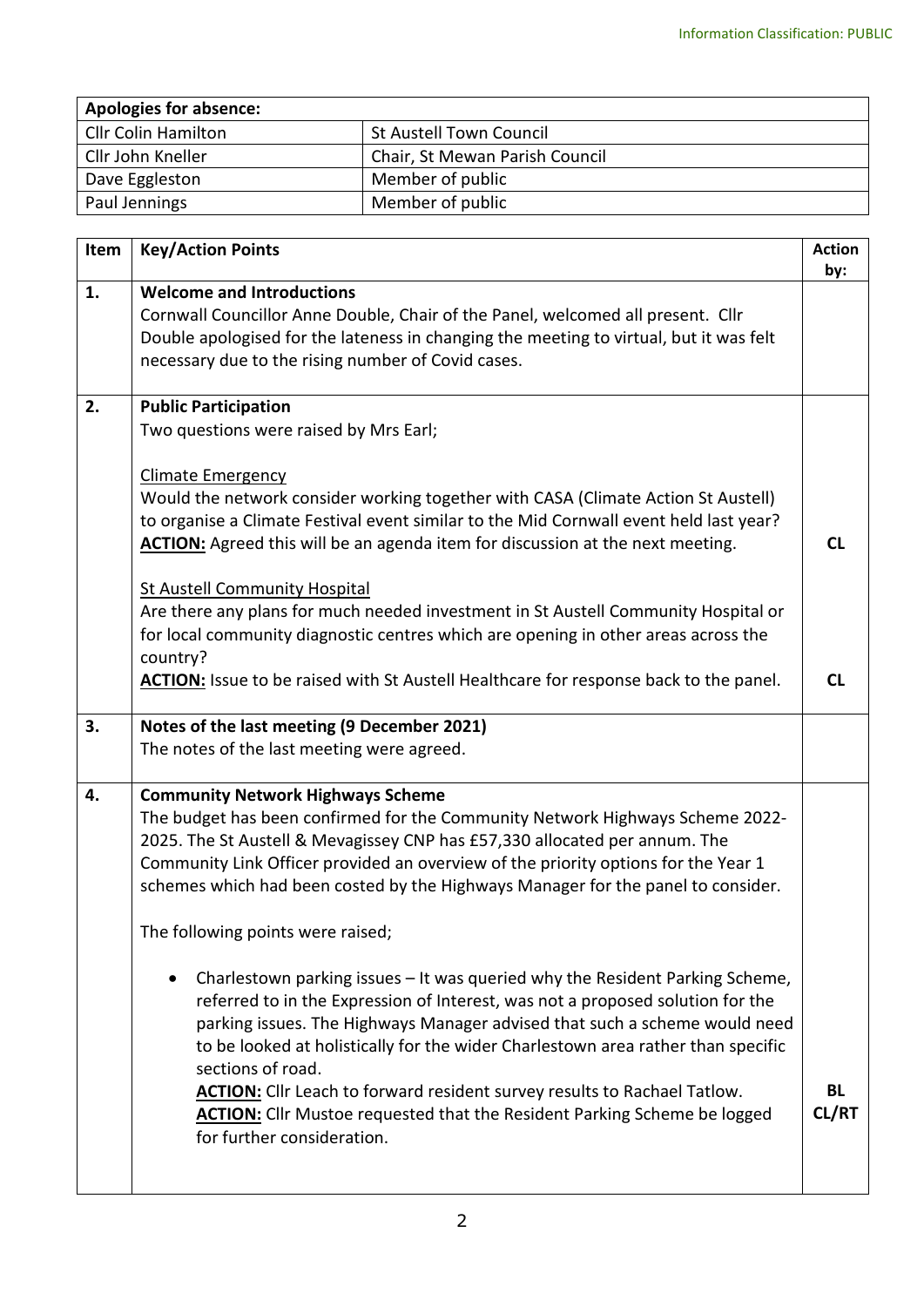|                                                                                                                                                                   |                                                                                     | A390 Higher Trewhiddle Development to St Mewan School                                           |           |
|-------------------------------------------------------------------------------------------------------------------------------------------------------------------|-------------------------------------------------------------------------------------|-------------------------------------------------------------------------------------------------|-----------|
|                                                                                                                                                                   | <b>ACTION:</b> Rachael Tatlow to follow up to see if any design work has previously |                                                                                                 | <b>RT</b> |
|                                                                                                                                                                   | been drafted for a potential crossing as part of the Higher Trewhiddle              |                                                                                                 |           |
|                                                                                                                                                                   |                                                                                     | development.                                                                                    |           |
|                                                                                                                                                                   |                                                                                     |                                                                                                 |           |
|                                                                                                                                                                   |                                                                                     | 20's Plenty, St Ewe - It was clarified that the Council is looking to roll out a 20's           |           |
|                                                                                                                                                                   |                                                                                     | Plenty scheme later in the year funded from the Local Transport Plan,                           |           |
|                                                                                                                                                                   |                                                                                     | however, some networks have agreed to fund through their highways budgets                       |           |
|                                                                                                                                                                   |                                                                                     | so that schemes can be implemented sooner.                                                      |           |
|                                                                                                                                                                   |                                                                                     |                                                                                                 |           |
|                                                                                                                                                                   | $\bullet$                                                                           | Pentewan & Tregorrick bus stop lighting - The panel agreed to ask Pentewan                      |           |
|                                                                                                                                                                   |                                                                                     | Valley Parish Council to apply for the £3k grant funding for their bus shelter                  |           |
|                                                                                                                                                                   |                                                                                     | lighting scheme.                                                                                |           |
|                                                                                                                                                                   |                                                                                     | <b>ACTION:</b> Rachael Tatlow to send grant details to the Parish Clerk.                        | <b>RT</b> |
|                                                                                                                                                                   |                                                                                     |                                                                                                 |           |
|                                                                                                                                                                   | $\bullet$                                                                           | There were some concerns from the panel that the Community Networks                             |           |
|                                                                                                                                                                   |                                                                                     | highways scheme is a difficult and convoluted process. It was also raised that                  |           |
|                                                                                                                                                                   |                                                                                     | some of the proposed improvements needed are linked to infrastructure                           |           |
|                                                                                                                                                                   |                                                                                     | failures by the planning authority in relation to previous developments.                        |           |
|                                                                                                                                                                   |                                                                                     | <b>ACTION:</b> The panel agreed to write to the Head of Planning to express their               | <b>CL</b> |
|                                                                                                                                                                   |                                                                                     | frustrations and concern at the impact on the local Highways budgets.                           |           |
|                                                                                                                                                                   |                                                                                     |                                                                                                 |           |
|                                                                                                                                                                   |                                                                                     | <b>Recommendations</b>                                                                          |           |
|                                                                                                                                                                   |                                                                                     |                                                                                                 |           |
| Cornwall Councillor Julian German proposed that the panel supports the £113,750<br>option including 20mph zones for both Gorran Churchtown and Gorran Haven, £10k |                                                                                     |                                                                                                 |           |
|                                                                                                                                                                   |                                                                                     | investment in the A390 crossing scheme, and Pentewan Valley bus stop lighting                   |           |
|                                                                                                                                                                   |                                                                                     | (without the £3k grant). This was seconded by Cornwall Councillor Michael Bunney.               |           |
|                                                                                                                                                                   |                                                                                     | Upon voting, the proposal was AGREED by 7 in favour and 6 against.                              |           |
|                                                                                                                                                                   |                                                                                     |                                                                                                 |           |
|                                                                                                                                                                   |                                                                                     | Due to some confusion over what the panel was being asked to vote upon, Councillor              |           |
|                                                                                                                                                                   |                                                                                     |                                                                                                 |           |
|                                                                                                                                                                   |                                                                                     | Mike Ward sought clarification and requested that the vote be retaken. This was                 |           |
|                                                                                                                                                                   |                                                                                     | proposed by Councillor Mike Ward and seconded by Councillor Garth Shephard.                     |           |
|                                                                                                                                                                   |                                                                                     | Upon re-voting, the proposal was LOST with 7 in favour and 7 against, with the CNP              |           |
|                                                                                                                                                                   |                                                                                     | Chair using her casting vote against the proposal.                                              |           |
|                                                                                                                                                                   |                                                                                     | Cornwall Councillor James Mustoe proposed that the panel supports the £97,650                   |           |
|                                                                                                                                                                   |                                                                                     |                                                                                                 |           |
|                                                                                                                                                                   |                                                                                     | option including one 20mph zone for Gorran, £10k investment for the A390 crossing               |           |
|                                                                                                                                                                   |                                                                                     | scheme, £3k grant for Pentewan Valley bus stop lighting, and removing the St Mewan              |           |
|                                                                                                                                                                   |                                                                                     | School scheme for year 1. This was seconded by Councillor Mike Ward.                            |           |
|                                                                                                                                                                   |                                                                                     | Upon voting, this proposal was AGREED with 12 in favour and 2 against.                          |           |
|                                                                                                                                                                   |                                                                                     |                                                                                                 | <b>CL</b> |
|                                                                                                                                                                   |                                                                                     | <b>ACTION:</b> Caitlin to inform the Portfolio Holder that the panel has agreed to allocate     |           |
|                                                                                                                                                                   |                                                                                     | more funding to year 1 with the remainder rolled over and added to Year 3 budget.               | CL        |
|                                                                                                                                                                   |                                                                                     | <b>ACTION:</b> Caitlin to draft project briefs for each of the agreed schemes for submission to |           |
|                                                                                                                                                                   |                                                                                     | the Portfolio Holder.                                                                           |           |
|                                                                                                                                                                   |                                                                                     |                                                                                                 |           |
|                                                                                                                                                                   |                                                                                     |                                                                                                 |           |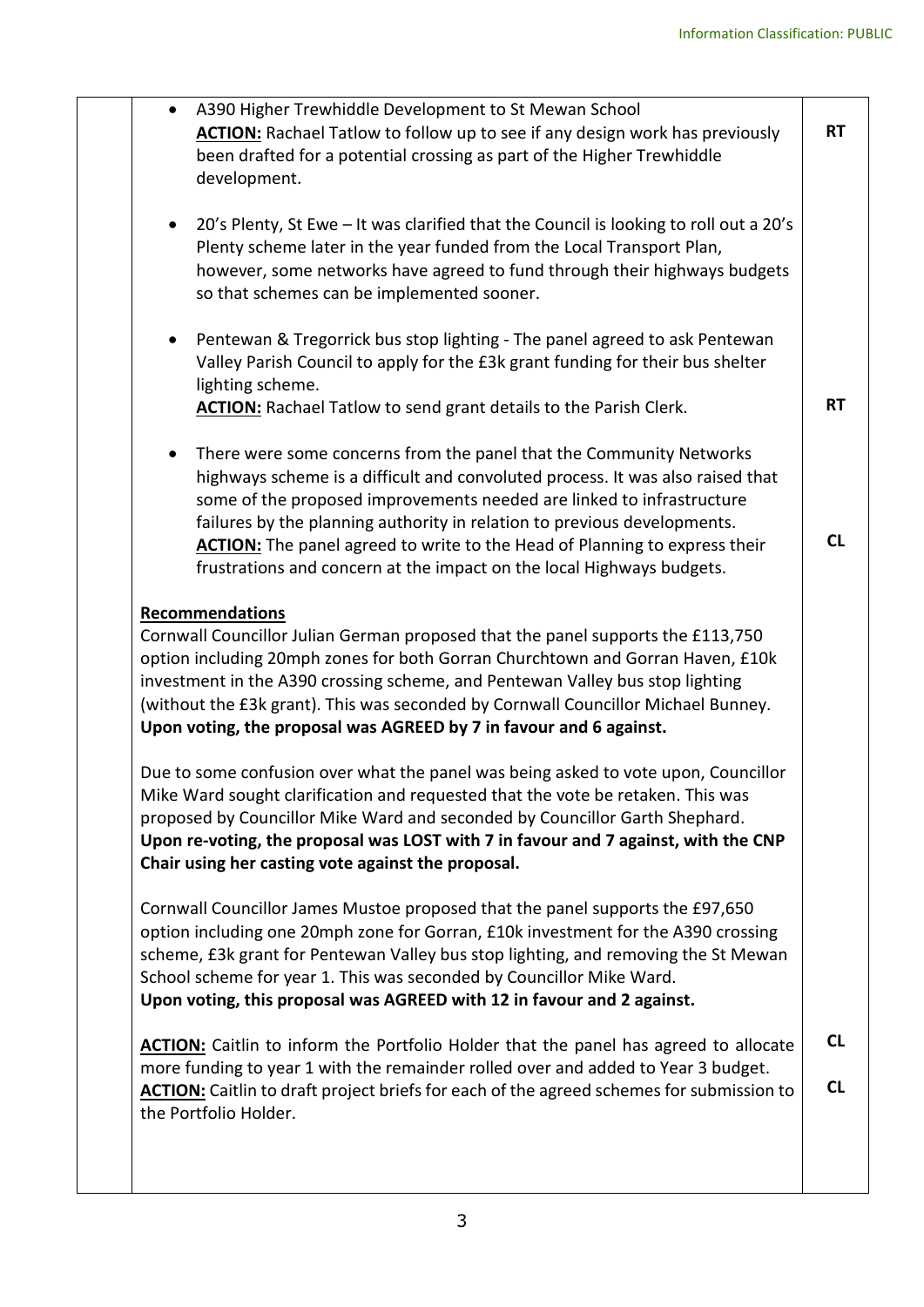| 5.                                                                                   | <b>St Austell Programme - Rachel Galbraith</b>                                                                                                                                              |            |  |  |
|--------------------------------------------------------------------------------------|---------------------------------------------------------------------------------------------------------------------------------------------------------------------------------------------|------------|--|--|
|                                                                                      | Please see attached presentation for an overview of the St Austell Programme and                                                                                                            |            |  |  |
|                                                                                      | associated workstreams.                                                                                                                                                                     |            |  |  |
|                                                                                      |                                                                                                                                                                                             |            |  |  |
|                                                                                      | <b>Questions and Answers</b>                                                                                                                                                                |            |  |  |
|                                                                                      | Q. Is this information in the public domain?                                                                                                                                                |            |  |  |
|                                                                                      | A. Yes, the presentation can be shared.                                                                                                                                                     |            |  |  |
|                                                                                      |                                                                                                                                                                                             |            |  |  |
|                                                                                      | <b>Q.</b> Will we lose the St Austell Council Chamber? Will there be alternative provision to<br>accommodate Planning and Licensing Committees, and other meetings currently held<br>there? |            |  |  |
|                                                                                      | A. The Penwinnick Road site will close including the current Council Chamber.                                                                                                               |            |  |  |
|                                                                                      | However, there will be space allocated within the new hub where meetings can be                                                                                                             |            |  |  |
| held. Parish and town councils will still have a democratic space to meet within the |                                                                                                                                                                                             |            |  |  |
|                                                                                      | town.                                                                                                                                                                                       |            |  |  |
|                                                                                      |                                                                                                                                                                                             |            |  |  |
|                                                                                      | Q. What provision is being made for vulnerable persons who rely on front facing<br>services?                                                                                                |            |  |  |
|                                                                                      | A. St Austell will still have a Cornwall Council presence for front facing services and                                                                                                     |            |  |  |
| options are being explored for a Town Centre hub. It is proposed that Carlyon House  |                                                                                                                                                                                             |            |  |  |
|                                                                                      | will be used as an interim measure when the Penwinnick Road site closes.                                                                                                                    |            |  |  |
|                                                                                      |                                                                                                                                                                                             |            |  |  |
| 6.                                                                                   | <b>Update from Cornwall Council</b>                                                                                                                                                         |            |  |  |
|                                                                                      | A written update from Mark Read - Service Director for Customer & Business                                                                                                                  |            |  |  |
| Operations and the Council's Leadership Team CNP Ambassador was                      |                                                                                                                                                                                             |            |  |  |
|                                                                                      | previously circulated to the panel.                                                                                                                                                         |            |  |  |
| An update was requested on the Community Networks review.<br>$\bullet$               |                                                                                                                                                                                             |            |  |  |
|                                                                                      | <b>ACTION:</b> Agenda item for the next CNP meeting.                                                                                                                                        | <b>CL</b>  |  |  |
| 7.                                                                                   | <b>Feedback on local issues from Town and Parish Councils</b>                                                                                                                               |            |  |  |
|                                                                                      | The town and parish councils were thanked for submitting their written                                                                                                                      |            |  |  |
|                                                                                      | reports which were previously circulated to the panel.                                                                                                                                      |            |  |  |
|                                                                                      | <b>ACTION:</b> A reminder was given for written reports to be submitted to                                                                                                                  | <b>ALL</b> |  |  |
|                                                                                      | Caitlin/Lisa in advance of the meetings.                                                                                                                                                    |            |  |  |
|                                                                                      | St Goran Parish Council updated that their new website has been launched;                                                                                                                   |            |  |  |
|                                                                                      | Council   St. Goran Parish Council (stgoran-pc.gov.uk)                                                                                                                                      |            |  |  |
|                                                                                      | Cllr Shepherd emphasised that a requirement for the Community Network                                                                                                                       |            |  |  |
|                                                                                      | Panels is to collectively agree local priorities and to drive them forward and                                                                                                              |            |  |  |
|                                                                                      | welcomed an opportunity for this to be considered.                                                                                                                                          |            |  |  |
|                                                                                      | <b>ACTION:</b> Agreed this will be an agenda item for the next meeting. The                                                                                                                 |            |  |  |
|                                                                                      | parishes will be asked to consider their priorities in advance so that the panel                                                                                                            | <b>CL</b>  |  |  |
|                                                                                      | can collectively discuss at the June meeting.                                                                                                                                               |            |  |  |
| 8.                                                                                   | <b>Feedback from Cornwall Councillors</b>                                                                                                                                                   |            |  |  |
|                                                                                      | The Cornwall Councillors were thanked for submitting their written reports                                                                                                                  |            |  |  |
|                                                                                      | which were previously circulated to the panel.                                                                                                                                              |            |  |  |
|                                                                                      | <b>ACTION:</b> Members were reminded to submit their written reports to                                                                                                                     | <b>ALL</b> |  |  |
|                                                                                      | Caitlin/Lisa in advance of the meetings.                                                                                                                                                    |            |  |  |